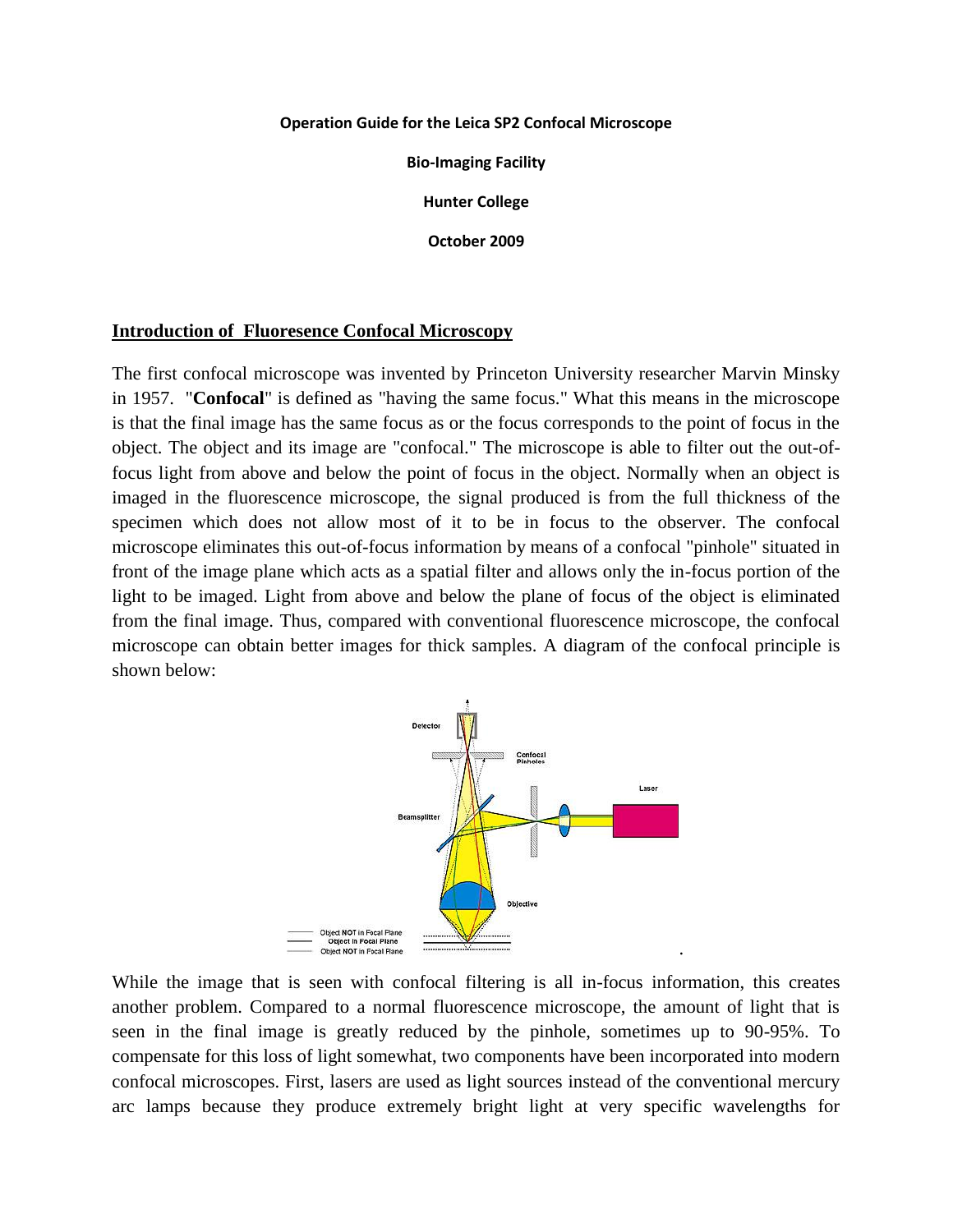fluorochrome excitation. Second, highly sensitive photomultiplier-detectors (PMTs) are employed as imaging devices to pick up the reduced signal. A third technology that is incorporated into the confocal microscope is the modern microcomputer. The computer is used to control the microscope's scanner mirrors and motorized focusing mechanism as well as collect, store, and analyze the data. Data is stored in the form of digital images which may be observed on a computer video monitor or sent to a hardcopy output device such as a film graphics recorder or a video or digital color printer. The computer allows the system to scan sequential planes in the Z-direction, store them, and create overlays of all the in-focus Z sections. This information can also be used to create three dimensional images, or movie rotations of well stained specimens.

# **Starting-up procedure**

i) Turn on the following four units (Figure 1) in order:

### Figure 1 Starting-up



- 1: Leica Mercury Lamp power switch: wait for 30 minutes ~ 1 hour for best performance.
- 2: Microscope main switch: ON
- 3: Ar/ArKr Laser Fan Button: ON
- 4: Scanner Power Button: ON
- 5: Ar/ArKr Laser key: ON ( Wait for 30 minutes for best performance)
- 6: HeNe Laser Key: ON (Wait for 15 minutes)
- 7: Solid State Laser Key and Button: rotate the key from O to | ; press green button.
	- ii) Log on to the computer using your ID and password. If you are a first time user, contact Zhong Wang for new account setup.
	- iii) Start the LCS program: double click the program icon on the desktop of the computer.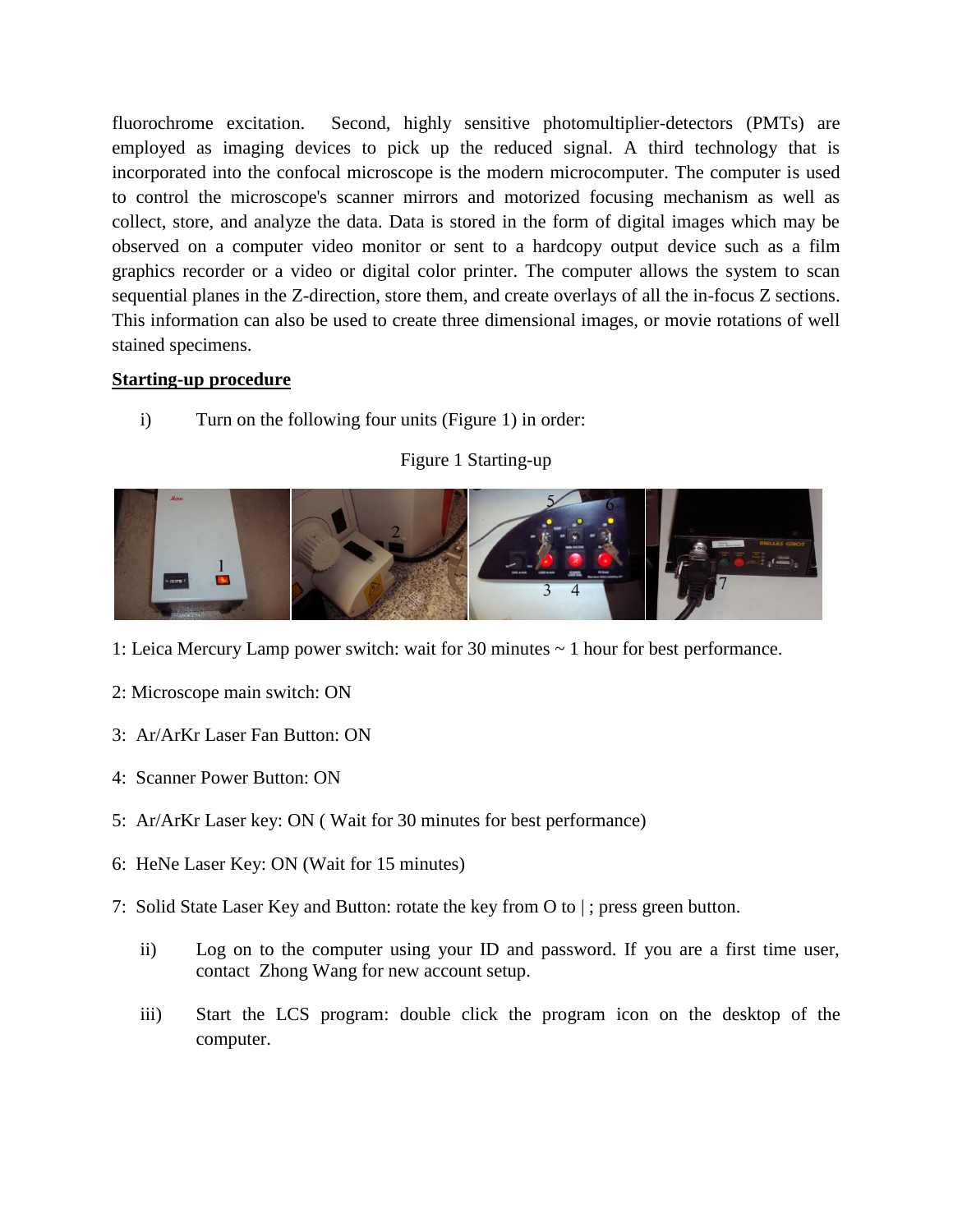## **Image acquisition and system experimental setup**

Hereafter are general guide lines for system setup and image acquisition:

i) Slide mounting, and regular eyepiece fluorescent observation: check the following pictures for regular fluorescent observation:

Figure 2 Eyepiece Observation Setup



Fig 2-1: Put the sample slide on the stage properly (flat and even)

Fig 2-2: Push in the mode control lever (located at the left side of the microscope) completely

Fig 2-3: Adjust the filter wheel to position 2 or 3 for eyepiece observation. Position 2 is used for green illumination (Rhodamine B); and position 3 is used for blue illumination (FITC)

Fig 2-4: Adjust the illumination switch from 1 to 0 for illumination

Fig 2-5: Up/Down button 1 is used for raising & lowering stage; rotation wheel 2 is used for focus adjustment; button 3 is used to switch between coarse and fine adjustment.

ii) Confocal imaging: check the following pictures for confocal imaging setup:

Figure 3 Confocal Setup



Fig 3-1: Switch the microscope to confocal mode by fully pulling out the lever

Fig 3-2: Adjust the filter wheel to position 4, which is for confocal imaging

Fig 3-3: Up/Down button 1 is used for raising & lowering stage; rotation wheel 2 is used for focus adjustment; button 3 is used to switch between coarse and fine adjustment.

Please add the oil media (**Use Leica Oil Media Only**) on the cover slip when you need to use oil immersion lens.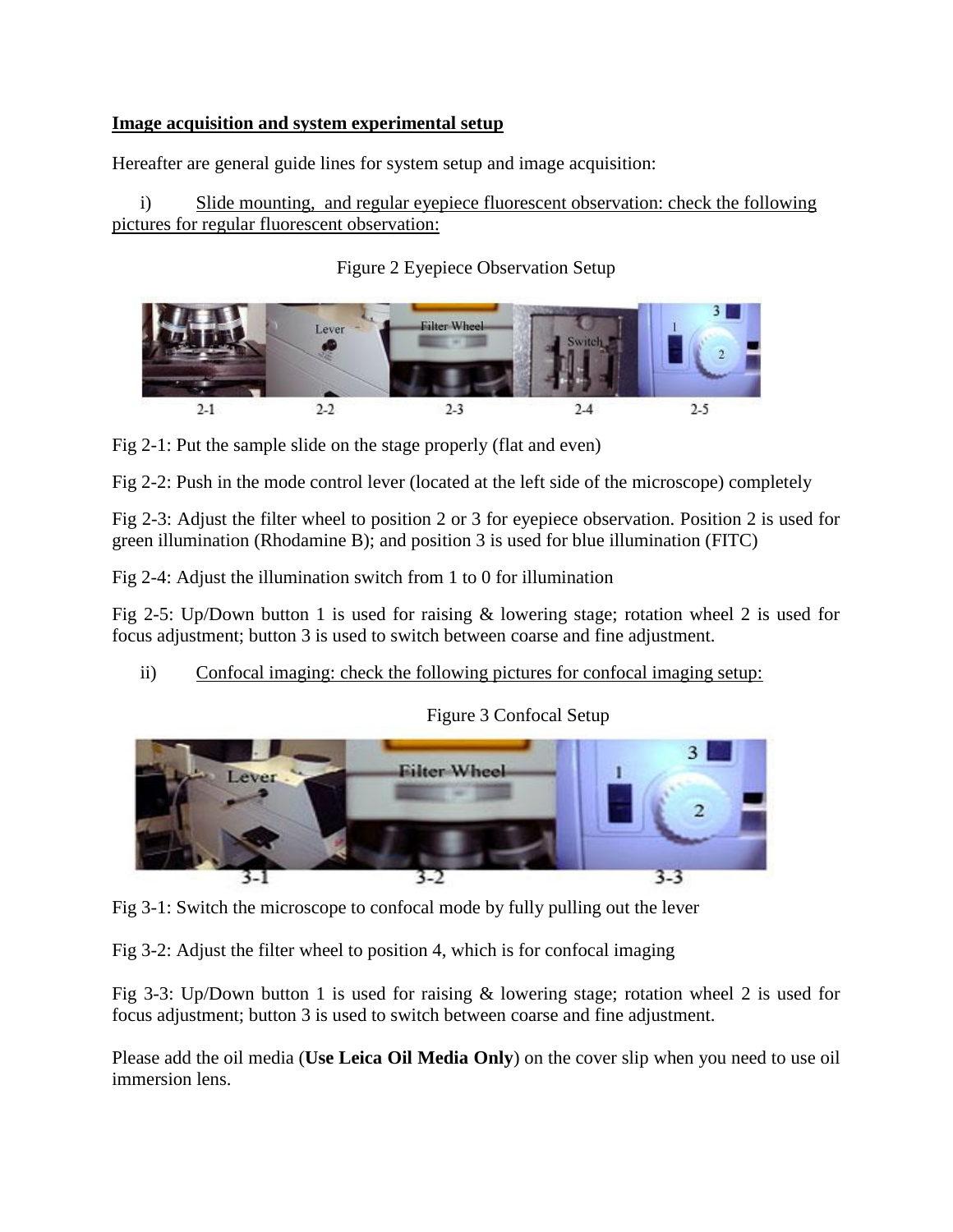## iii) System parameter adjustment and Signal improvement:

To set up the system parameters, the beam path setting window (shown in Figure 4 below) can be activated by clicking the **Beam** button in the **Acquire** tab.



### Figure 4 Beam Path Setting

1: Select proper dye or dye combinations to correctly set up the optical components.

2: Use this schematic drawing to make sure that the correct optical components are applied for the experiment.

3: Use these PMT spectral controls to modify the receiving band of the PMTs to match your application need.

4: This PMT gain/offset control menu is activated by clicking the **Signal** button in the Beam Path Setting window. Use these controls to adjust the PMT gain and offset in order to obtain the best image quality. **Please note: the PMT gain should be less than 750.**

5: Use these laser controls to modify the laser emission intensity for obtaining higher signal output.

6: All the current system parameters can be viewed in this table.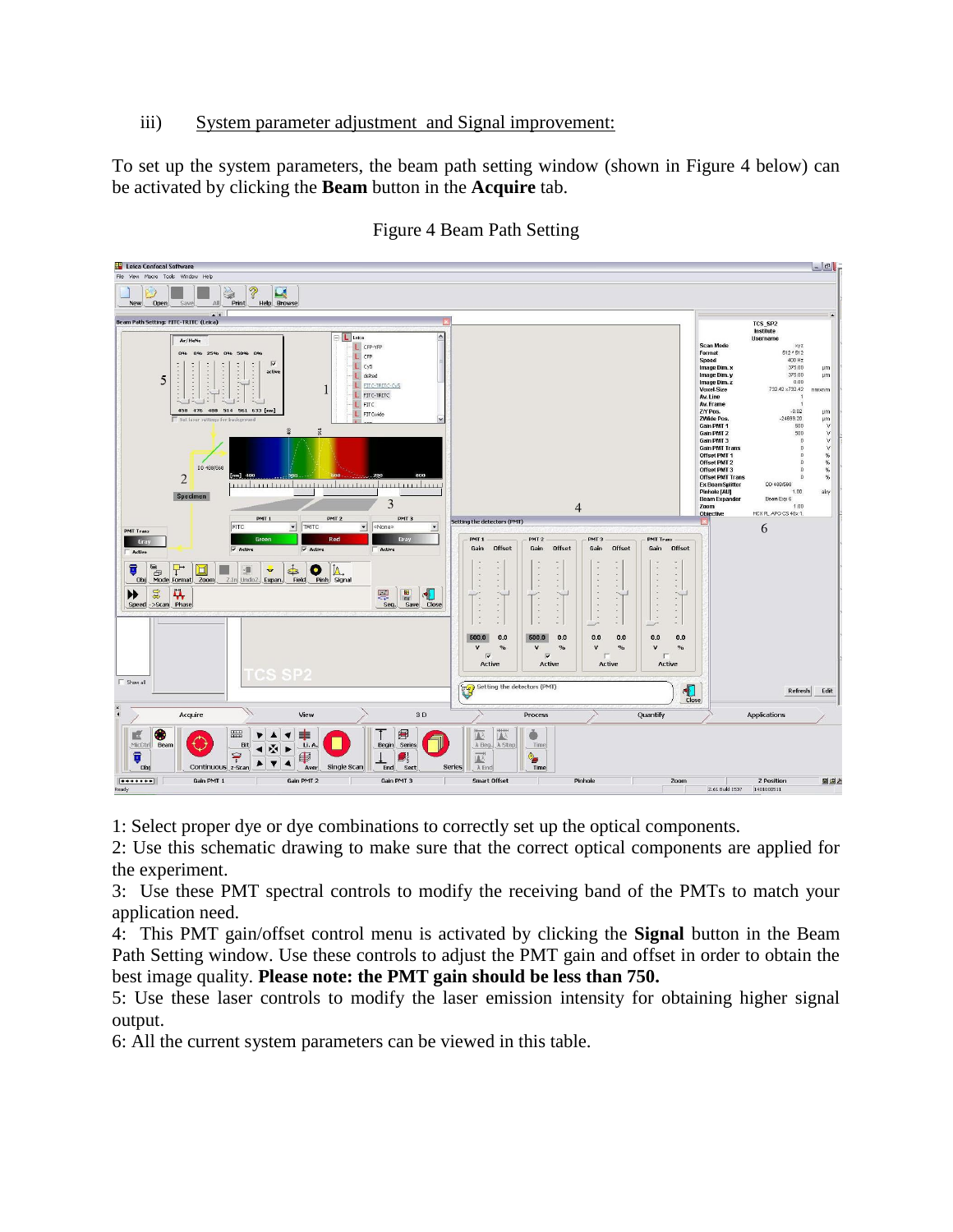### **Shutdown procedure**

i) When you finish your experiments, stop scanning to terminate the image acquisition and restore all the parameters to original settings. Then quit the Leica application software.

ii) Make sure you save all the image data sets in the local hard drive or network, then shut

down the following four units in order as shown in Figure 5:

# Figure 5 Shutdown



- 1: Ar/ArKr Laser Key: OFF (rotate from | to O)
- 2: HeNe Laser Key: OFF. **Wait 5~10 minutes for the laser cooling process, then move to 3**
- 3: Laser Fan button: OFF
- 4: Scanner Power Button: OFF
- 5: Solid State Laser: press red button and then turn key from | to O
- 6: Microscope Main Power Switch: OFF

7: Leica Mercury Lamp Switch: OFF. Check if someone is using this system after you. If that is the case leave switch on, otherwise turn it off.

- iii) Log off the computer
- iv) Wait 5 minutes for mercury lamp to cool , clean the lens, cover the microscope to prevent dust.